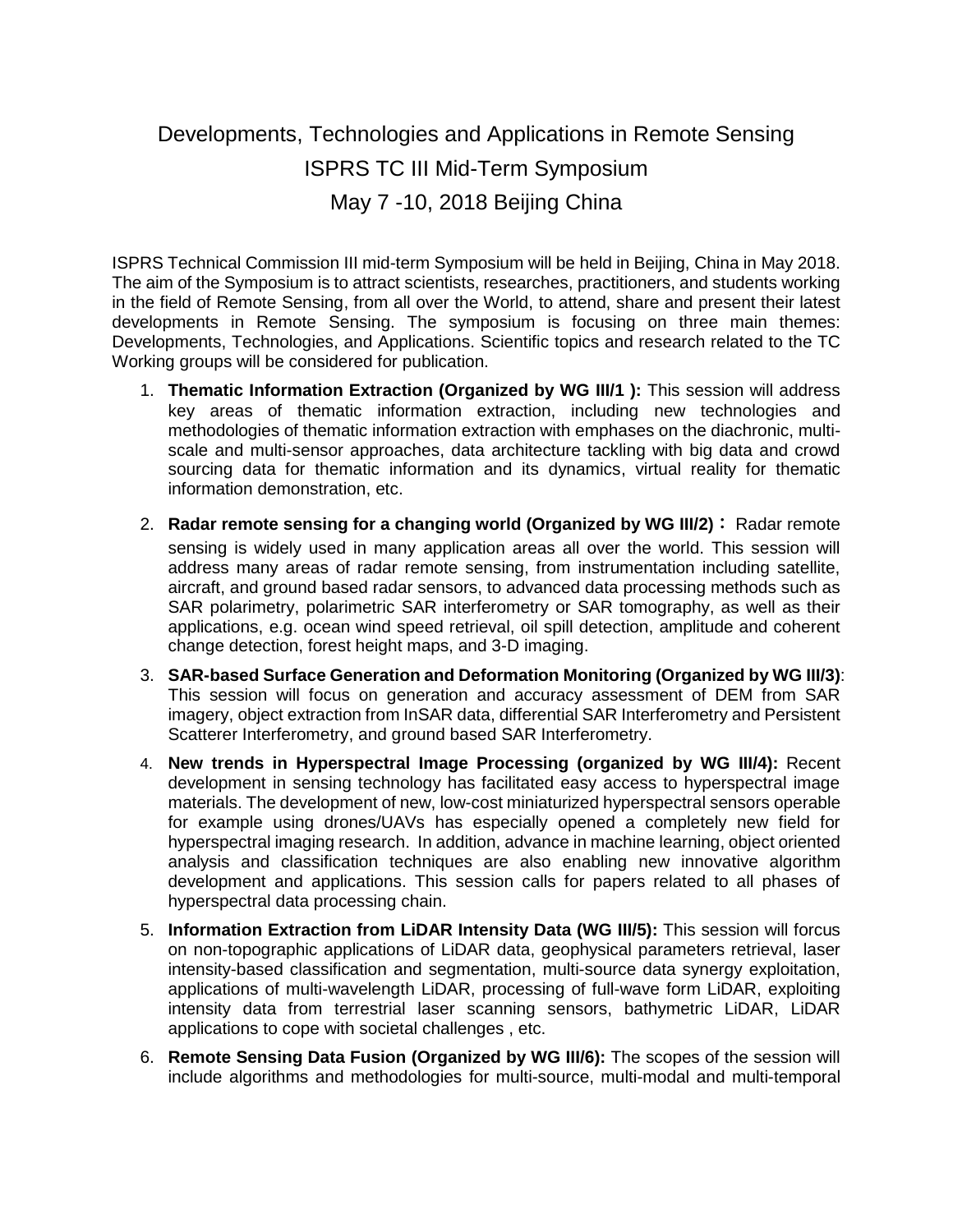data fusion; data assimilation; Image and data mining from multi-platform, multi-source, multi-scale, multi-temporal data sets; data fusion applications in geographic-related fields.

- 7. **Change Detection of Landuse & Landcover for updating spatial databases (Organized by WG III/7)**: The sessions are co-organized by ISPRS and ICA. It is seeking new methods for updating spatial data bases. It will focus on automated procedures, methods, techniques, algorithms and protocols newly devised for this matter. Discussions on the different approaches to LU and LC updating are also sleeked as much as change detection and other parameters and indicators supporting the updating processes. Data fusion, image-to-image & image-to-vector comparison approaches in addition to modelling in parametric spaces will be given priority in the peer review for oral presentations.
- **8. Remote Sensing and Synergic Analysis on Atmospheric Environment (Organized by WG III/8):** The sessions are dedicated to recent advances in the remote sensing of aerosols and gases, from algorithmic developments, satellite products validation, and data analysis to applications in atmospheric environment research.
- 9. **Challenges and solutions in changing cryosphere and hydrosphere for sustainable developments (Organized by WG III/9)**: The cryosphere and hydrosphere are important components of the earth system consisting of snow, ice, and water that are on, beneath and above the surface of the earth. The earth's climate is changing, and multiple lines of evidence suggest significant warming in the cryosphere, hydrosphere and atmosphere. The changes impact both biological and physical systems on different spatial and temporal scales. The theme of the WG sessions in the symposium is to improve our understanding of the cause of changes in the cryosphere and hydrosphere using remote sensing and spatial information techniques. The sessions will focus on capabilities to monitor and model the rapidly changing cryosphere and hydrosphere and develop mitigation and adaptation strategies for sustainable development of human civilization.
- 10. **Climate Change and its Impact to Agriculture and Natural Ecosystem (Organized by WG III/10):** Vegetation is a foremost sentinel of climate change. From natural ecosystems to agriculture areas, vegetation is observable from space. A shift in climate dynamics is reflected in changes in the ecosystems' dynamic equilibrium, triggering a direct or indirect response in vegetation. Earth observation (EO) via remote sensing provides the ideal tool for monitoring this phenomena; in this sense, sessions in our WG welcome contributions related to analysis of vegetation in both natural ecosystems and agricultural scenarios.
- 11. **Planetary remote sensing, planetary photogrammetry and robotic vision, planetary cartography and GIS (Organized by ICWG III/II):** The sessions focus on new methodologies, algorithms, and applications related to remote sensing and mapping of extra-terrestrial planetary bodies. The latest developments in this field will be exchanged, and data from recent planetary missions will be discussed. International cooperation on cross-validation and integrated processing of remote sensing data from multiple missions for science applications will also be presented.
- 12. **Disaster Assessment, Monitoring and Management (Organized by ICWG Ill/lVa):** The scopes of this session will include generation of vulnerability and hazard zone maps for different type of disasters; integrate remotely sensed observations and communication strategies with enhanced predictive modelling capabilities for disaster detection, early warning, monitoring, damage assessment and response; development of disaster management plans for pre, during and post disaster situations and enhance support for early warning systems, emergency events mitigation and decision making, etc.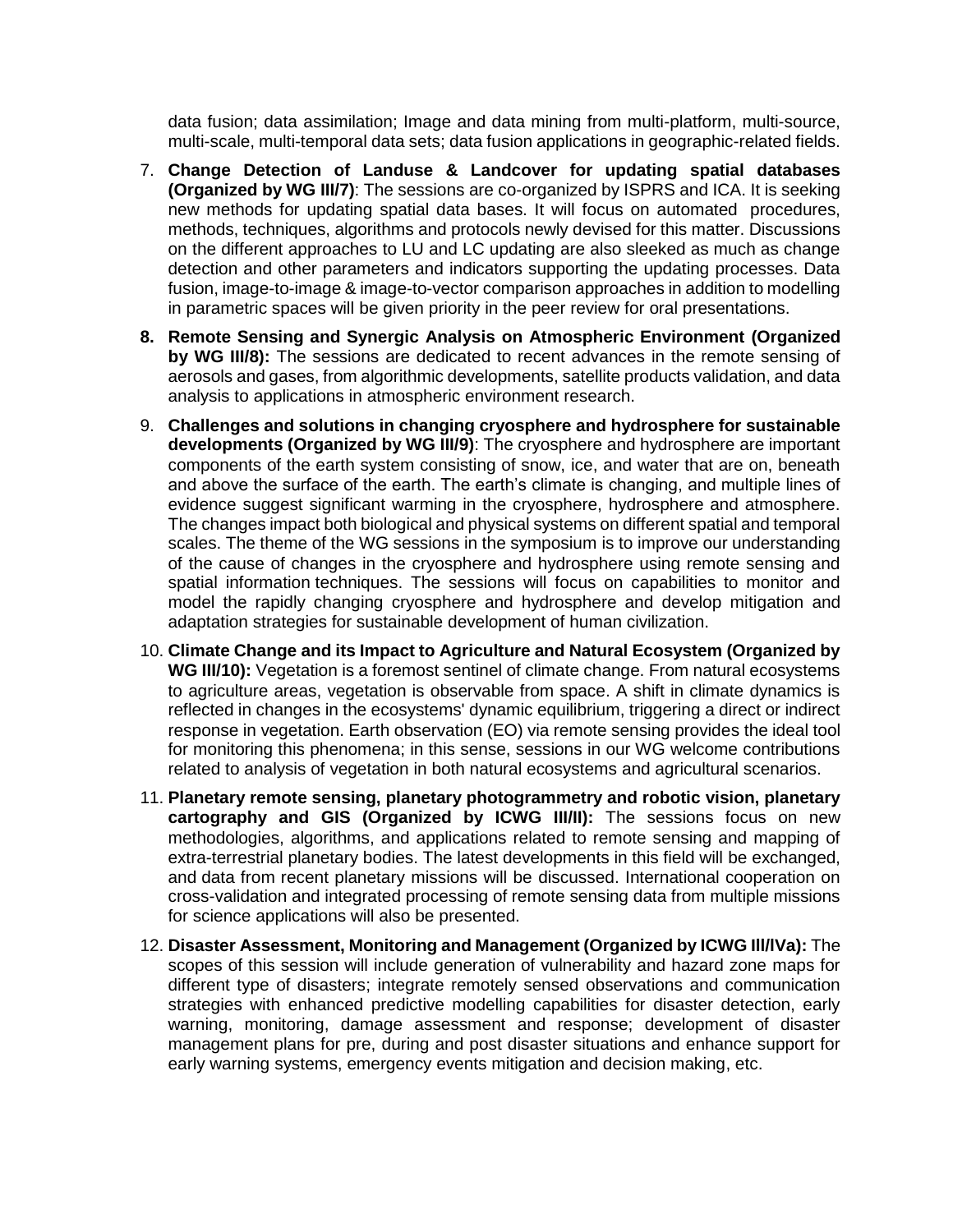- 13. **Quality issues in remote sensing in the big data era (Organized by ICWG II/IVb):**  Remote Sensing data are not necessarily 'big data' in the sense of the big data paradigm because it is structured data, usually provided together with meta-information. Still, these 'big Earth data' create new challenges in terms of data handling and in terms of data quality but they also create tremendous opportunities when organized in interactive portals and allowing for online image retrieval along with some first online analytical capacity for extracting tailored information from ever increasing databases. This session addresses the implementation of quality aspects to assess the reliability of data sources, particularly in the light of new forms of image retrieval through massive data portals.
- 14. **Environment and Health (Organized by ICWG Ill/lVc):** This session will focus on advance knowledge in Remote Sensing and other geospatial technologies for applications in Tele-epidemiology, estimating allergen abundance; current applications of tools in estimating air pollutants using remotely sensed and other data; interdisciplinary collaborations to improve our overall health and well-being; mandate, activities and plans related to United Nations Office for Outer Space Affairs (UNOOSA) ; RS applications in estimating environmental exposure risk factor for clinical practices, and in ecosystem, climate change and variability, public health studies.
- **15. Pattern Analysis in Remote Sensing (ICWG ll/II):**This session aims at closing the gap between remote sensing and computer vision in pattern recognition and image analysis, focusing on introduction and adaption of new methodologies and algorithms of pattern analysis into the field of remote sensing.
- 16. **Global Mapping: Updating, Verification and Interoperability (Organized by ICWG IV/III):** Aims to promote the development of advanced methodologies and applications related to the update, verification and interoperability of global land cover databases.

The symposium will act as a forum to participants for knowledge updates, technology transfer and to promote international collaboration. The scientific organizing committee are providing "Young Author Award" (resented to participant who is less than 35 years Old and is the sole author of a high quality paper submitted to Annals) and "Student Best Poster Award" (presented to a participant student for his/her poster design and scientific contents). The two Awards value are \$500 and \$300, respectively with certificate of appreciation. Second place for both competitions will receive \$200 each with certificate of appreciation. The symposium will serve as a contact venue for potential high quality students.

While the symposium will provide unique opportunity for the industry to show their latest technologies in the field of Remote Sensing through the technical exhibition, technical tours to visit Chinese companies working in software/hardware developments will be arranged. In addition, a visit to the Chines National Geomatics Center will be organized to introduce the latest technologies and applications used by the center.

The papers accepted by the Symposium will be published in the The International Annals of ISPRS (by double-blind full paper review) or the The International Archives of ISPRS (by abstract review). Special Issue in the ISPRS Journal of Photogrammetry and Remote Sensing will be organized based on papers from the Annals and Archives.

The Symposium will be held in Beijing, the capital city of the China. With a history of more than 3,000 years, Beijing is not only the nation's political center, but also its cultural, scientific and educational heart as well as a key transportation hub, offering China's most wonderful array of attractions. The city hosted the 2008 Summer Olympics and will host the 2022 Winter Olympics, which will make it the first city to ever host both events. The Symposium venue will be Beijing International Convention Center (BICC), located close to the main venue of 2008 Olympic Games.